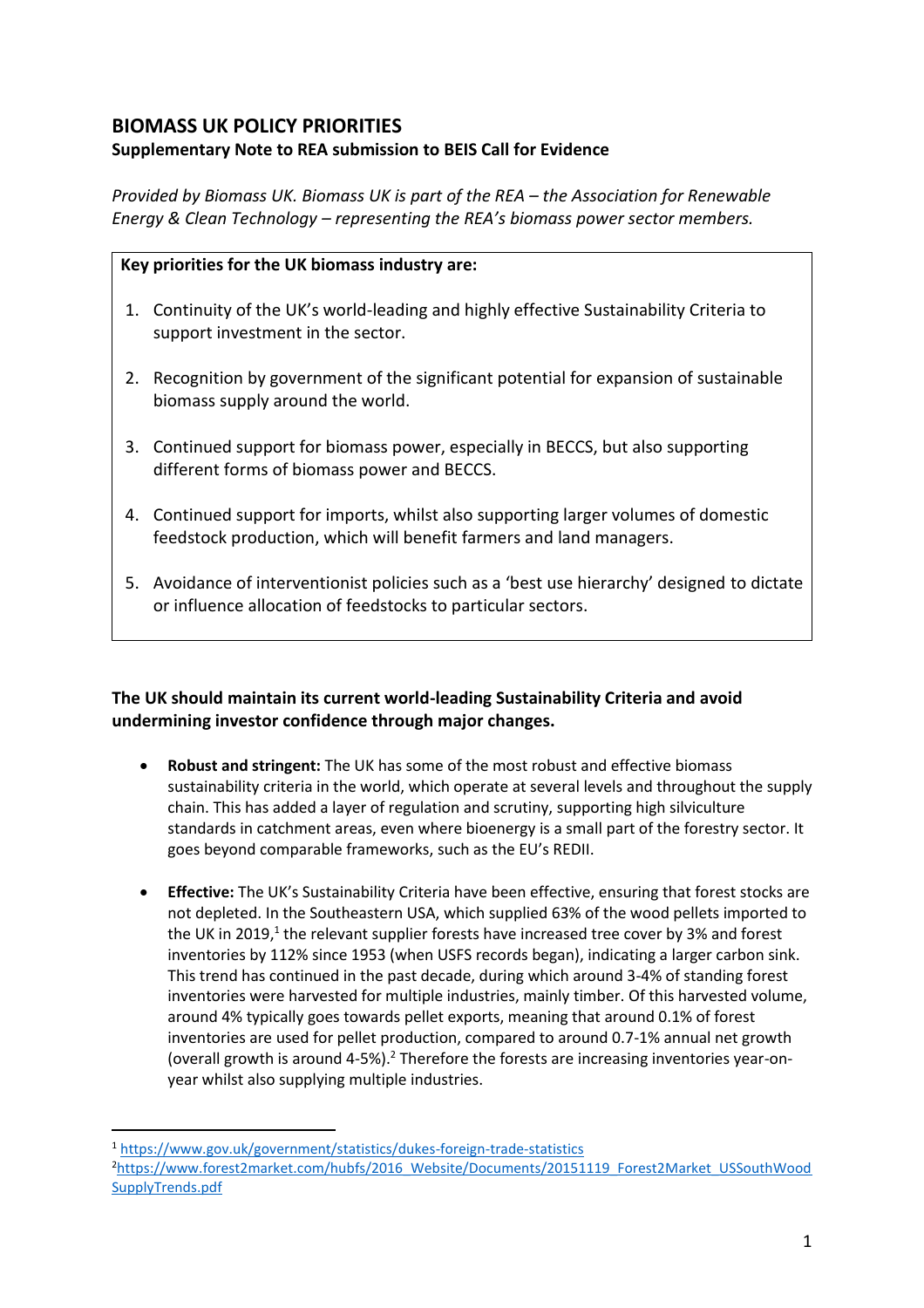- **Adaptable:** The UK's governance framework for biomass sustainability has evolved, responding to new evidence over time. Whilst the scientific fundamentals of sustainable biomass remain well-established, the regulatory system has shown its ability to move with scientific evidence.
- **Demonstrably good for the climate:** As the REA's Bioenergy Strategy (2019) showed, the UK's use of bioenergy, underpinned by the Sustainability Criteria, has shown demonstrable GHG savings of around 20MtCO2e per year, or around 4% of annual emissions.
- **Stable and consistent:** Such consistency has been core to the success of the UK's supply chain relationships and should be maintained if we are to deliver BECCS and other emerging technologies that use biomass feedstocks. The UK's international supply chain is committed to its world-leading Sustainability Criteria, which are seen as the gold standard for other countries to follow.

### **The UK should be cautious about assuming overly conservative estimates of biomass availability which are neither apparent in the industry today or supported by different feedstock availability models.**

- **In the UK:** Forestry commission statistics indicate significant potential for increased domestic resource, which is also supported by the National Farmers' Union and studies by the Energy Technologies Institute (ETI – now part of the Energy Systems Catapult). It estimates that England alone currently has 60-100m tonnes of 'overdue' timber that could be sustainably and beneficially harvested for uses such as construction and joinery, with residues used for bioenergy. The ETI's BVCM model estimated that 1.4MHa of land (around 7.5% of UK agricultural land) could sustainably be converted to bioenergy supply through energy crops, SRC and afforestation, making a large contribution towards emissions reductions.
- **Globally:** Based on detailed private assessments, we believe there is significant scope to scale up bioenergy supply within strict sustainability brackets. We encourage the UK Government to work with industry and academia to establish a working group to examine global availability. It is important that this does not rely on overly conservative estimates, which have been common in recent years. Instead, it should examine realistic models that reflect normal industry practice and the application of the UK's Sustainability Criteria.

**The UK should build on the well-developed assets, supply chains and expertise already developed through the UK's investments to date in a world-leading bioenergy sector. This means there must be a plan to support bioenergy assets beyond the 2027 end of subsidies.**

• **Cost-effectiveness:** The Government must protect bill-payers and tax-payers by avoiding trying to build BECCS from a 'standing start' in the late 2020s – it must build on the current bioenergy base.